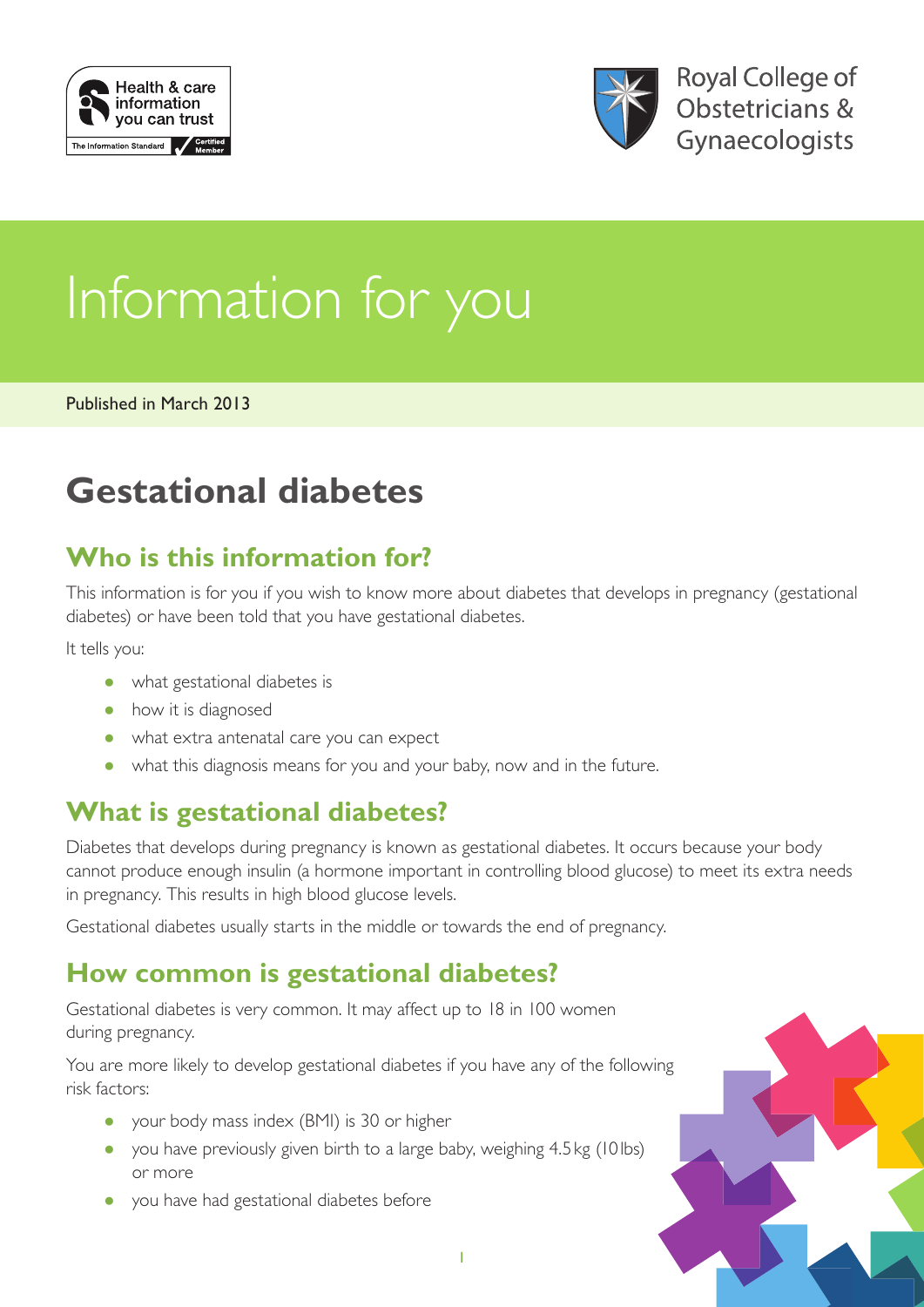- you have a parent, brother or sister with diabetes
- your family origin is South Asian, Chinese, African-Caribbean or Middle Eastern.

## **How will I be checked for gestational diabetes?**

If you have any of the above risk factors, you should be offered a glucose test during your pregnancy. This may be a simple blood test in early pregnancy and/or a glucose tolerance test (GTT) when you are between 24 and 28 weeks pregnant.

A GTT involves fasting overnight (not eating or drinking anything apart from water):

- In the morning, before breakfast, you will have a blood test. You are then given a glucose drink.
- The blood test is repeated 1–2 hours later to see how you body reacts to the glucose drink.

If you have had gestational diabetes in a previous pregnancy, you may be offered a glucose test, or a kit to check your own blood glucose levels, early in pregnancy as well as a GTT at 24–28 weeks.

## **What does gestational diabetes mean for me and my baby?**

Most women who develop diabetes in pregnancy have healthy pregnancies and healthy babies but occasionally gestational diabetes can cause serious problems, especially if it goes unrecognised. Diagnosing and treating gestational diabetes reduces these risks.

It is important to control the level of glucose in your blood during pregnancy. If your blood glucose is too high, your baby will produce more insulin, which can make your baby grow bigger and increases the likelihood of having your labour induced, caesarean section, serious birth problems and stillbirth. These risks are higher if gestational diabetes is not detected and controlled.

A baby that is making extra insulin may have low blood glucose levels after birth (see below – What happens after my baby is born?) and is more likely to need additional care in a neonatal unit.

Your baby may also be at greater risk of developing obesity and/or diabetes in later life.

Controlling your levels of blood glucose during pregnancy and labour reduces the risks of all these complications for you and your baby.

### **What extra care will I need during pregnancy?**

If you are diagnosed with gestational diabetes, you will be under the care of a specialist healthcare team and will be advised to have your baby in a consultant-led maternity unit that has a neonatal unit.

Your healthcare team will usually include a doctor specialising in diabetes, an obstetrician, a specialist diabetes nurse, a specialist diabetes midwife and a dietician. You should start receiving extra antenatal care as soon as your gestational diabetes is diagnosed. Having gestational diabetes will mean more clinic visits at the hospital.

#### **Healthy eating and exercise**

The most important treatment for gestational diabetes is a healthy eating plan and exercise. Gestational diabetes usually improves with these changes although some women, despite their best efforts, need to take tablets and/or give themselves insulin injections. You should have an opportunity to talk to a dietician about choosing foods that will help to keep your blood glucose at a healthy and stable level.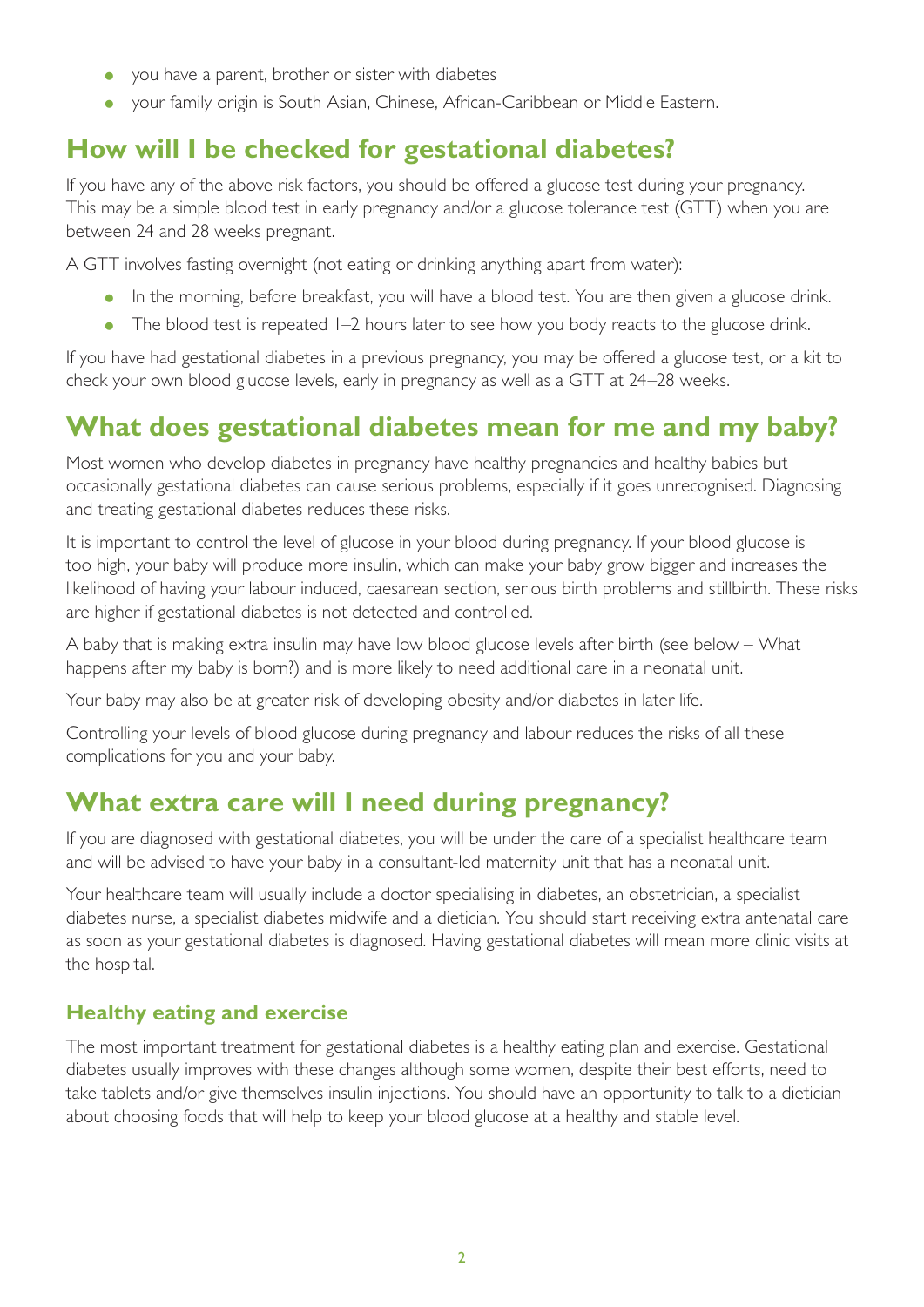#### **Monitoring your blood glucose**

After you have been diagnosed with gestational diabetes, you will be shown how to check your blood glucose levels and told what your ideal level should be.

If it does not reach a satisfactory level after 1–2 weeks, or if an ultrasound scan shows that your baby is larger than expected, you may need to take tablets or give yourself insulin injections (see below – Will I need treatment?).

#### **Monitoring your baby**

You should be offered extra ultrasound scans to monitor your baby's growth more closely.

#### **Advice and information**

During your pregnancy, your doctors and midwives will give you information and advice about:

- planning the birth, including timing and types of birth, pain relief and changes to your medications during labour and after your baby is born
- looking after your baby following birth
- care for you after your baby is born including contraception.

## **Will I need treatment?**

Up to one in five women with gestational diabetes will need to take tablets and/or have insulin injections to control their blood glucose during pregnancy. Your healthcare team will advise you what treatment is best for you.

If you do need insulin, your specialist diabetes nurse will explain exactly what you need to do. This will include showing you how to inject yourself with insulin, how often to do it and when you should check your blood glucose levels.

## **When is the best time for my baby to be born?**

Ideally you should have your baby between at 38 and 40 weeks of pregnancy, depending on your individual circumstances.

## **How will I have my baby?**

If your ultrasound scans have shown that your baby is large, your healthcare team should discuss the risks and benefits of vaginal birth, induced labour and caesarean section with you.

## **What happens in labour?**

It is important that your blood glucose level is controlled during labour and birth and it should be monitored every hour during labour to ensure it stays at a satisfactory level. You may be advised to have an insulin drip to help control your blood glucose level.

During labour, your baby's heart rate should be continuously monitored.

## **What happens after my baby is born?**

- Your baby will stay with you unless he or she needs extra care.
- Breastfeeding is best for babies, and there's no reason why you shouldn't breastfeed your baby if you have gestational diabetes. Whichever way you choose to feed your baby, you should start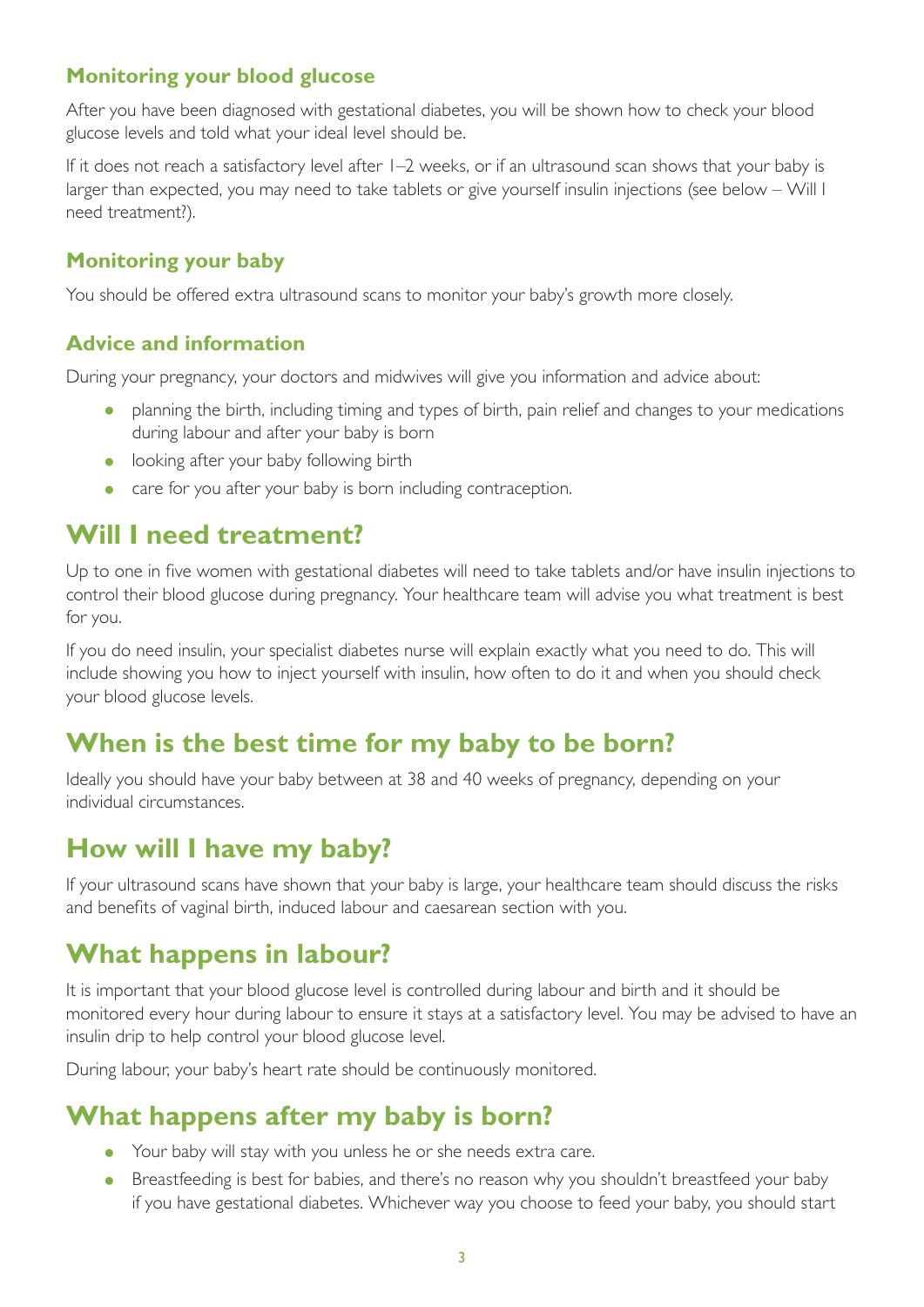feeding him or her as soon as possible after birth, and then every 2–3 hours to help your baby's blood glucose stay at a safe level.

- Your baby should have his or her blood glucose level tested a few hours after birth to make sure that it is not too low. Your baby may need to be looked after in a neonatal unit if he or she is unwell, needs close monitoring or treatment, needs help with feeding or was born prematurely.
- Gestational diabetes usually gets better after birth and therefore you are likely to be advised to stop taking all diabetes medications immediately after your baby is born. Before you go home, your blood glucose level will be tested to make sure that it has returned to normal.
- You should have a test to check your blood glucose level after an overnight fast or a GTT about 6–8 weeks after your baby is born. It is important that you attend, as a small number of women continue to have diabetes after pregnancy.

## **What follow-up should I have?**

You should be offered a postnatal appointment during which the result of your blood glucose test or GTT will be discussed with you. If your blood glucose levels are still high, you will be referred to a doctor specialising in diabetes.

You should be given information about your lifestyle, including diet, exercise and watching your weight, to reduce your chance of diabetes in the future.

Women who have had gestational diabetes have a one in three chance of developing type 2 diabetes within the following 5 years. You will be advised to have a fasting blood glucose test once a year.

## **Future pregnancies**

Being the right weight for your height (having a normal BMI), eating a healthy diet and taking regular physical exercise before you become pregnant reduces your risk of developing gestational diabetes again.

If you are planning to become pregnant, you should start taking a high dose (5mg) of folic acid daily before you stop contraception. You will need a prescription for this.

As soon as you find out you're pregnant, contact your GP, practice nurse or hospital antenatal team for advice about your antenatal care.

## **Further information**

NICE guidance on *[Diabetes in Pregnancy](http://www.nice.org.uk/CG63)*: [www.nice.org.uk/CG63](http://www.nice.org.uk/CG63).

Diabetes UK website: [www.diabetes.org.uk/Guide-to-diabetes/Life-stages/Gestational-diabetes/](http://www.diabetes.org.uk/Guide-to-diabetes/Life-stages/Gestational-diabetes/).